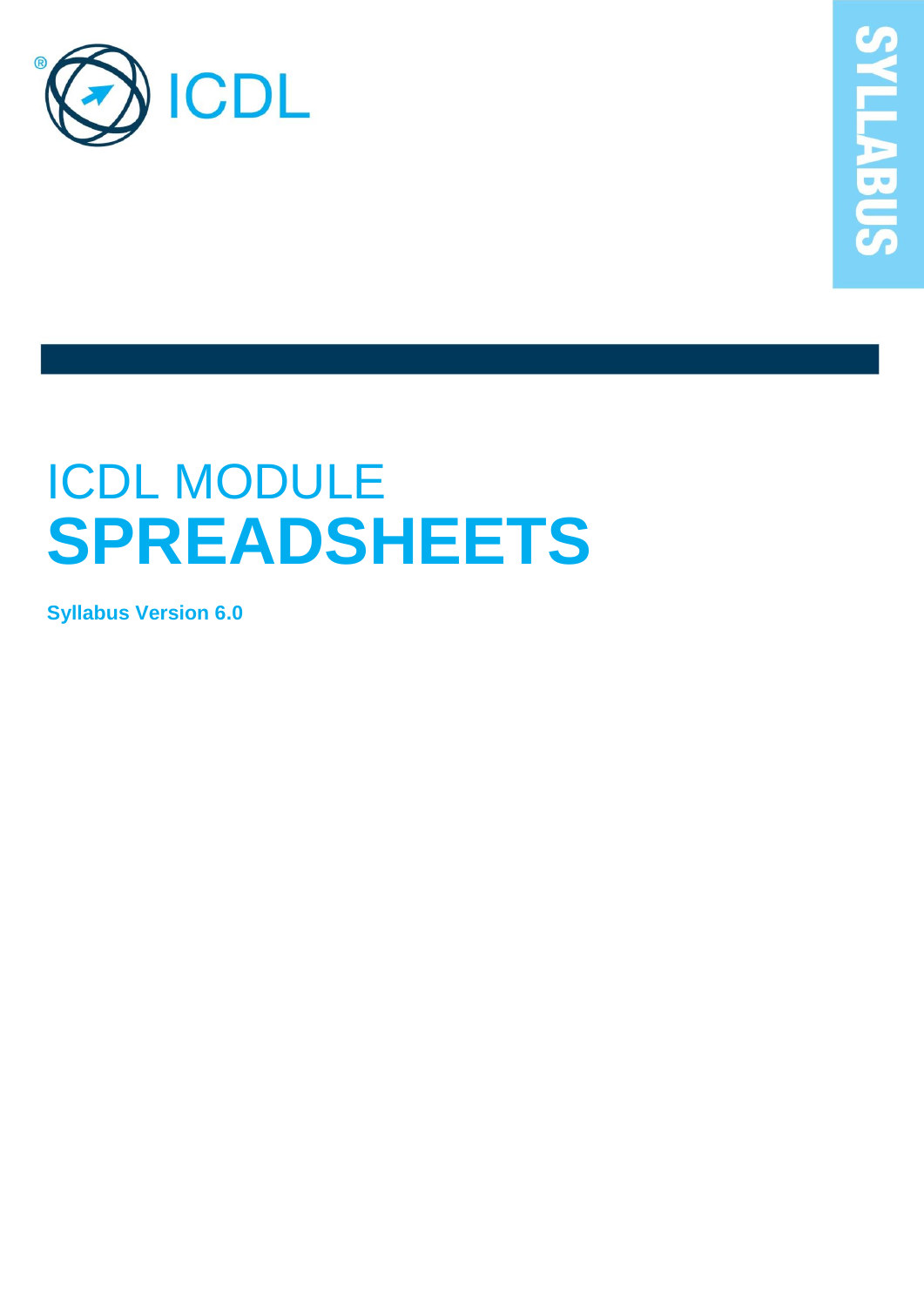#### **Purpose**

This document details the syllabus for the Spreadsheets module. The syllabus describes, through learning outcomes, the knowledge and skills that a candidate for the Spreadsheets module should possess. The syllabus also provides the basis for the theory and practice-based test in this module.

#### **Copyright © 1997 - 2016 ECDL Foundation**

All rights reserved. No part of this publication may be reproduced in any form except as permitted by ECDL Foundation. Enquiries for permission to reproduce material should be directed to ECDL Foundation.

#### **Disclaimer**

Although every care has been taken by ECDL Foundation in the preparation of this publication, no warranty is given by ECDL Foundation, as publisher, as to the completeness of the information contained within it and neither shall ECDL Foundation be responsible or liable for any errors, omissions, inaccuracies, loss or damage whatsoever arising by virtue of such information or any instructions or advice contained within this publication. Changes may be made by ECDL Foundation at its own discretion and at any time without notice.

ECDL Foundation is a registered business name of The European Computer Driving Licence Foundation Limited. International Computer Driving Licence, ICDL and related logos are all registered Trade Marks of ECDL Foundation. All rights reserved.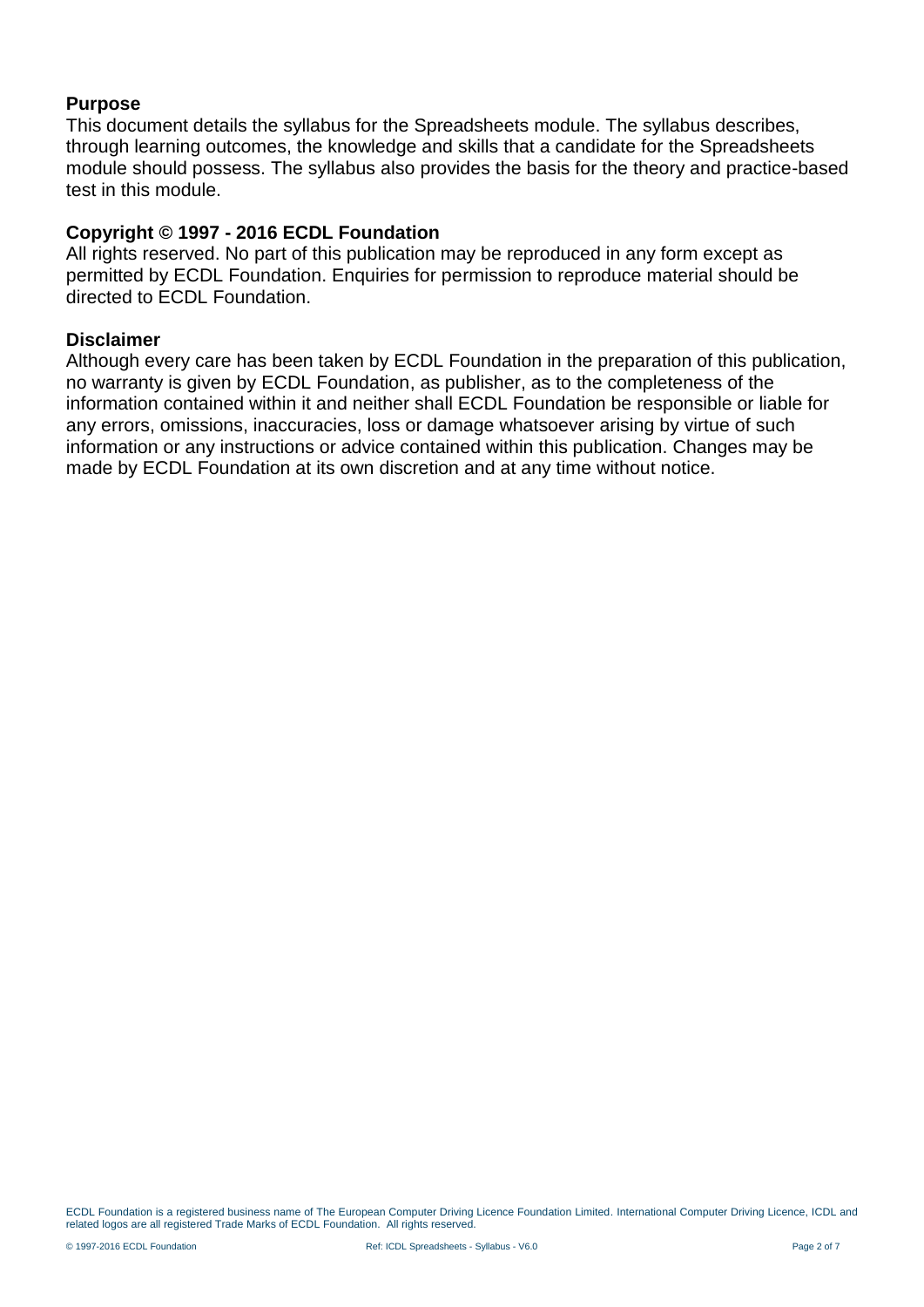## **Spreadsheets Module**

This module sets out essential concepts and skills relating to understanding the concept of spreadsheets and using a spreadsheet to produce accurate work outputs.

### **Module Goals**

Successful candidates will be able to:

- Work with spreadsheets and save them in different file formats, locally or in the cloud.
- Use available help resources, shortcuts and the go to tool to enhance productivity.
- Enter data into cells and use good practice in creating lists. Select, sort and copy, move and delete data.
- Edit rows and columns in a worksheet. Copy, move, delete and appropriately rename worksheets.
- Create mathematical and logical formulas using standard spreadsheet functions. Use good practice in formula creation and recognize error values in formulas.
- Format numbers and text content in a spreadsheet and use available autoformat/table styles.
- Choose suitable charts, and create and format charts to communicate information meaningfully.
- Adjust spreadsheet page settings and check and correct spreadsheet content before printing.

| <b>CATEGORY</b>         | <b>SKILL SET</b>                 | REF.  | <b>TASK ITEM</b>                                                                                                                               |
|-------------------------|----------------------------------|-------|------------------------------------------------------------------------------------------------------------------------------------------------|
| 1 Using the Application | 1.1 Working with<br>Spreadsheets | 1.1.1 | Open, close a spreadsheet application. Open,<br>close spreadsheet(s).                                                                          |
|                         |                                  | 1.1.2 | Create a new spreadsheet based on default<br>template, other available template locally or<br>online.                                          |
|                         |                                  | 1.1.3 | Save a spreadsheet to a location on a local,<br>online drive. Save a spreadsheet under another<br>name to a location on a local, online drive. |
|                         |                                  | 1.1.4 | Save a spreadsheet as another file type like: text<br>file, pdf, csv, software specific file extension.                                        |
|                         |                                  | 1.1.5 | Switch between open spreadsheets.                                                                                                              |
|                         | 1.2 Enhancing<br>Productivity    | 1.2.1 | Set basic options/preferences in the application:<br>user name, default folder to open, save<br>spreadsheets.                                  |
|                         |                                  | 1.2.2 | Use available help resources.                                                                                                                  |
|                         |                                  | 1.2.3 | Use magnification/zoom tools.                                                                                                                  |
|                         |                                  | 1.2.4 | Display, hide built-in toolbars. Restore, minimise<br>the ribbon.                                                                              |
|                         |                                  | 1.2.5 | Recognise good practice in navigating within a<br>spreadsheet: use shortcuts, go to tool.                                                      |
|                         |                                  | 1.2.6 | Use go to tool to navigate to a specific cell.                                                                                                 |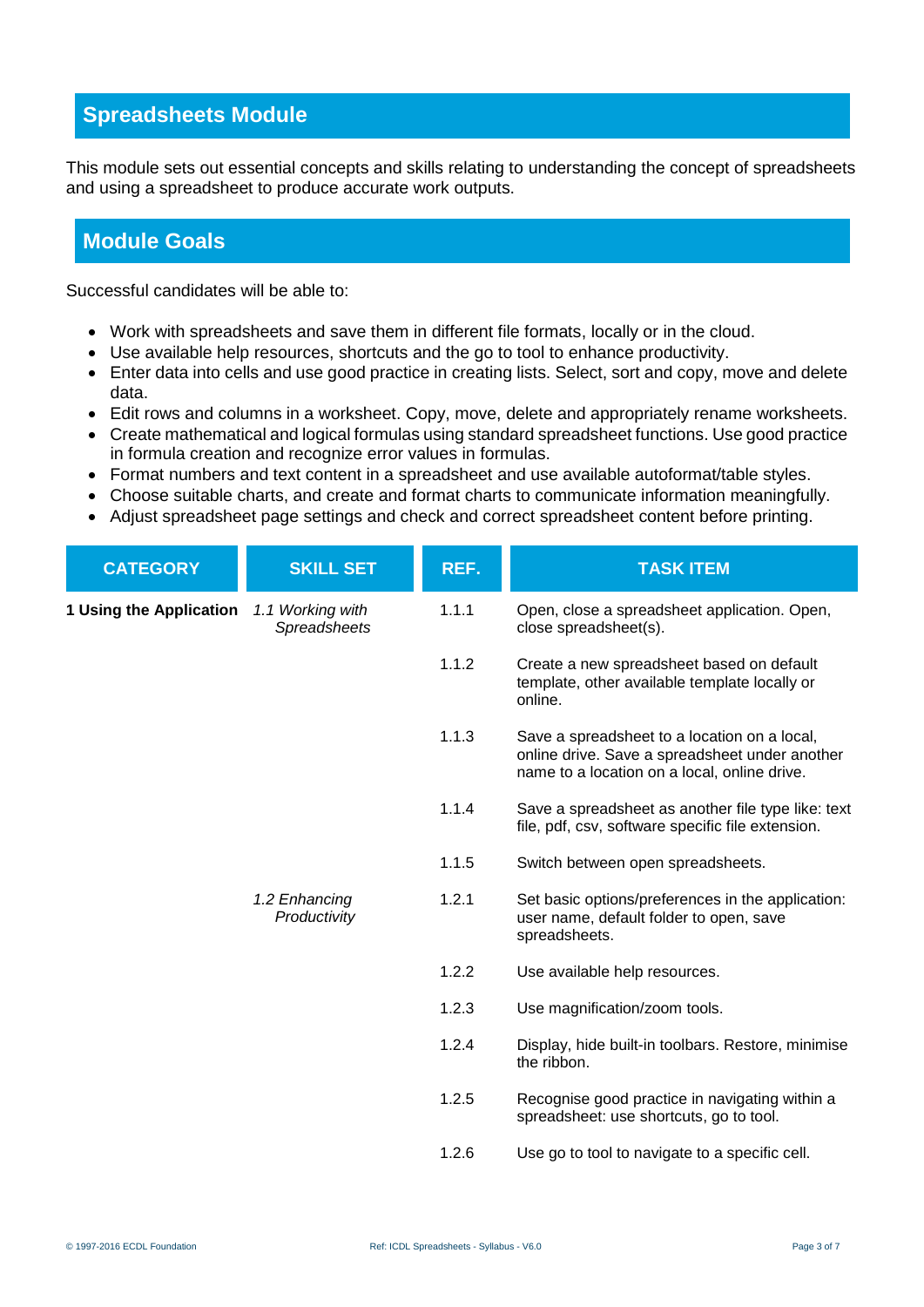| <b>CATEGORY</b>                 | <b>SKILL SET</b>       | REF.  | <b>TASK ITEM</b>                                                                                                                                      |
|---------------------------------|------------------------|-------|-------------------------------------------------------------------------------------------------------------------------------------------------------|
| 2 Cells                         | 2.1 Insert, Select     | 2.1.1 | Understand that a cell in a worksheet should<br>contain only one element of data, for example,<br>quantity in one cell, description in adjacent cell. |
|                                 |                        | 2.1.2 | Recognise good practice in creating lists: avoid<br>blank rows and columns in the main body of list,<br>ensure cells bordering list are blank.        |
|                                 |                        | 2.1.3 | Enter a number, date, text in a cell.                                                                                                                 |
|                                 |                        | 2.1.4 | Select a cell, range of adjacent cells, range of<br>non-adjacent cells, entire worksheet.                                                             |
|                                 | 2.2 Edit, Sort         | 2.2.1 | Edit cell contents.                                                                                                                                   |
|                                 |                        | 2.2.2 | Use the undo, redo command.                                                                                                                           |
|                                 |                        | 2.2.3 | Use a simple search command for specific<br>content in a worksheet.                                                                                   |
|                                 |                        | 2.2.4 | Use a simple replace command for specific<br>content in a worksheet.                                                                                  |
|                                 |                        | 2.2.5 | Sort a cell range by one criterion in ascending,<br>descending numeric order, ascending,<br>descending alphabetic order.                              |
|                                 | 2.3 Copy, Move, Delete | 2.3.1 | Copy the contents of a cell, cell range within a<br>worksheet, between worksheets, between open<br>spreadsheets.                                      |
|                                 |                        | 2.3.2 | Use the autofill tool/copy handle tool to copy,<br>increment data, formula, function.                                                                 |
|                                 |                        | 2.3.3 | Move the contents of a cell, cell range within a<br>worksheet, between worksheets, between open<br>spreadsheets.                                      |
|                                 |                        | 2.3.4 | Delete cell contents.                                                                                                                                 |
| 3 Managing<br><b>Worksheets</b> | 3.1 Rows and Columns   | 3.1.1 | Select a row, range of adjacent rows, range of<br>non-adjacent rows.                                                                                  |
|                                 |                        | 3.1.2 | Select a column, range of adjacent columns,<br>range of non-adjacent columns.                                                                         |
|                                 |                        | 3.1.3 | Insert, delete rows and columns.                                                                                                                      |
|                                 |                        | 3.1.4 | Modify column width, row height to a specified<br>value, to optimal width or height.                                                                  |
|                                 |                        | 3.1.5 | Freeze, unfreeze row and/or column titles.                                                                                                            |
|                                 | 3.2 Worksheets         | 3.2.1 | Switch between worksheets.                                                                                                                            |
|                                 |                        | 3.2.2 | Insert a new worksheet, delete a worksheet.                                                                                                           |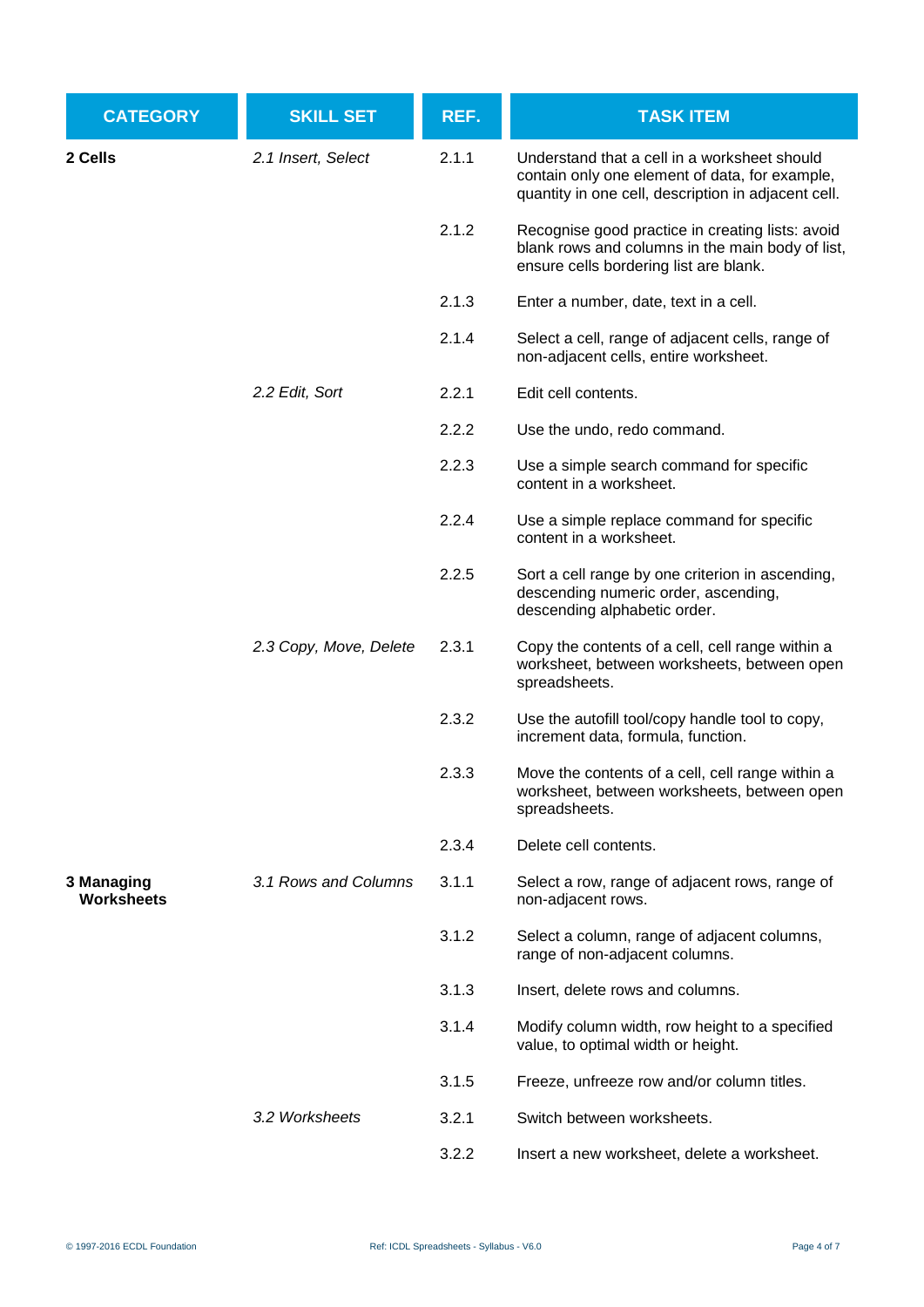| <b>CATEGORY</b>                    | <b>SKILL SET</b>                                                                              | REF.  | <b>TASK ITEM</b>                                                                                                                                  |
|------------------------------------|-----------------------------------------------------------------------------------------------|-------|---------------------------------------------------------------------------------------------------------------------------------------------------|
|                                    | 4.1 Arithmetic Formulas                                                                       | 3.2.3 | Recognise good practice in naming worksheets:<br>use meaningful worksheet names rather than the<br>default names.                                 |
|                                    |                                                                                               | 3.2.4 | Copy, move a worksheet within a spreadsheet,<br>between spreadsheets. Rename a worksheet.                                                         |
| 4 Formulas and<br><b>Functions</b> |                                                                                               | 4.1.1 | Recognise good practice in formula creation: use<br>cell references rather than numbers in formulas.                                              |
|                                    |                                                                                               | 4.1.2 | Create formulas using cell references and<br>arithmetic operators (addition, subtraction,<br>multiplication, division).                           |
|                                    |                                                                                               | 4.1.3 | Identify and understand standard error values<br>associated with formulas: #NAME?, #DIV/0!,<br>#REF!, #VALUE!.                                    |
|                                    |                                                                                               | 4.1.4 | Understand and use relative, absolute cell<br>referencing in formulas.                                                                            |
|                                    | 4.2 Functions<br>5.1 Numbers/Dates<br>5.2 Contents<br>5.3 Alignment, Border<br><b>Effects</b> | 4.2.1 | Use sum, average, minimum, maximum, count,<br>counta, round functions.                                                                            |
|                                    |                                                                                               | 4.2.2 | Use the logical function if (yielding one of two<br>specific values) with comparison operator: $=$ , $>$ ,<br>≺.                                  |
| <b>5 Formatting</b>                |                                                                                               | 5.1.1 | Format cells to display numbers to a specific<br>number of decimal places, to display numbers<br>with, without a separator to indicate thousands. |
|                                    |                                                                                               | 5.1.2 | Format cells to display date style, currency<br>symbol.                                                                                           |
|                                    |                                                                                               | 5.1.3 | Format cells to display numbers as percentages.                                                                                                   |
|                                    |                                                                                               | 5.2.1 | Apply text formatting to cell contents: font size,<br>font type.                                                                                  |
|                                    |                                                                                               | 5.2.2 | Apply text formatting to cell contents: bold, italic,<br>underline, double underline.                                                             |
|                                    |                                                                                               | 5.2.3 | Apply different colours to cell contents, cell<br>background.                                                                                     |
|                                    |                                                                                               | 5.2.4 | Apply an autoformat/table style to a cell range.                                                                                                  |
|                                    |                                                                                               | 5.2.5 | Copy the formatting from a cell, cell range to<br>another cell, cell range.                                                                       |
|                                    |                                                                                               | 5.3.1 | Apply, remove text wrapping to contents within a<br>cell, cell range.                                                                             |
|                                    |                                                                                               | 5.3.2 | Align cell contents: horizontally, vertically. Adjust<br>orientation of cell contents.                                                            |
|                                    |                                                                                               | 5.3.3 | Merge and centre cell contents in a merged cell.<br>Unmerge cells.                                                                                |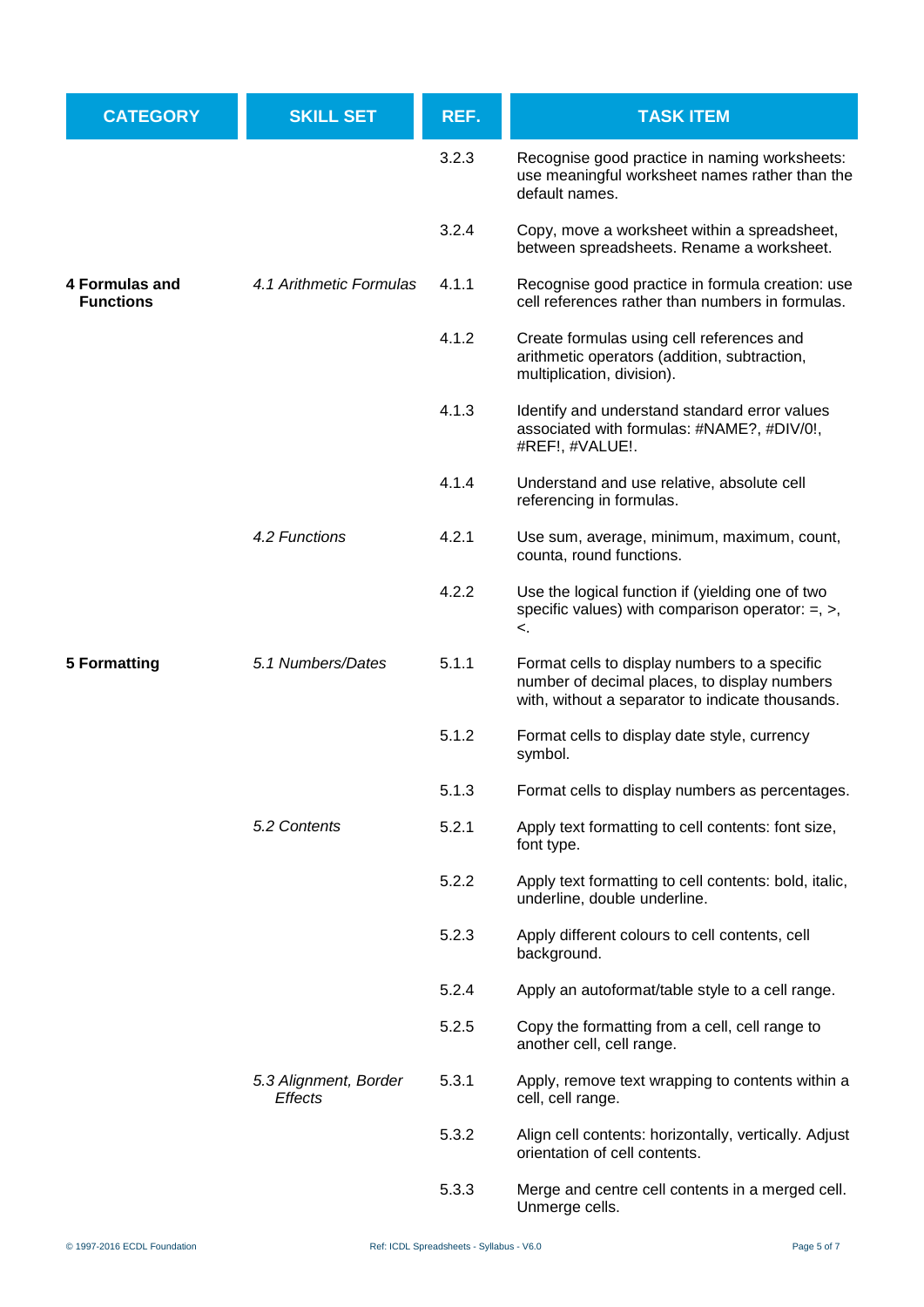| <b>CATEGORY</b>          | <b>SKILL SET</b>    | REF.  | <b>TASK ITEM</b>                                                                                              |
|--------------------------|---------------------|-------|---------------------------------------------------------------------------------------------------------------|
|                          |                     | 5.3.4 | Apply, remove border effects to a cell, cell range:<br>lines, colours.                                        |
| 6 Charts                 | 6.1 Create          | 6.1.1 | Understand the uses of different types of chart:<br>column chart, bar chart, line chart, pie chart.           |
|                          |                     | 6.1.2 | Create different types of charts from spreadsheet<br>data: column chart, bar chart, line chart, pie<br>chart. |
|                          |                     | 6.1.3 | Select a chart.                                                                                               |
|                          |                     | 6.1.4 | Change the chart type.                                                                                        |
|                          |                     | 6.1.5 | Move, resize, delete a chart.                                                                                 |
|                          | 6.2 Edit            | 6.2.1 | Add, remove, edit a chart title.                                                                              |
|                          |                     | 6.2.2 | Add, remove a chart legend.                                                                                   |
|                          |                     | 6.2.3 | Add, remove data labels in a chart:<br>values/numbers, percentages.                                           |
|                          |                     | 6.2.4 | Change chart area background colour, legend fill<br>colour.                                                   |
|                          |                     | 6.2.5 | Change the column, bar, line, pie slice colours in<br>the chart.                                              |
|                          |                     | 6.2.6 | Change font size and colour of chart title, chart<br>axes, chart legend text.                                 |
| <b>7 Prepare Outputs</b> | 7.1 Setup           | 7.1.1 | Change worksheet margins: top, bottom, left,<br>right.                                                        |
|                          |                     | 7.1.2 | Change worksheet orientation: portrait,<br>landscape. Change paper size.                                      |
|                          |                     | 7.1.3 | Adjust page setup to fit worksheet contents on a<br>specified number of pages.                                |
|                          |                     | 7.1.4 | Add, edit, delete text in headers, footers in a<br>worksheet.                                                 |
|                          |                     | 7.1.5 | Insert, delete fields: page numbering, date, time,<br>file name, worksheet name into headers, footers.        |
|                          | 7.2 Check and Print | 7.2.1 | Check and correct spreadsheet calculations and<br>text.                                                       |
|                          |                     | 7.2.2 | Turn on, off display of gridlines, display of row<br>and column headings for printing purposes.               |
|                          |                     | 7.2.3 | Apply automatic title row(s) printing on every<br>page of a printed worksheet.                                |
|                          |                     | 7.2.4 | Preview a worksheet.                                                                                          |